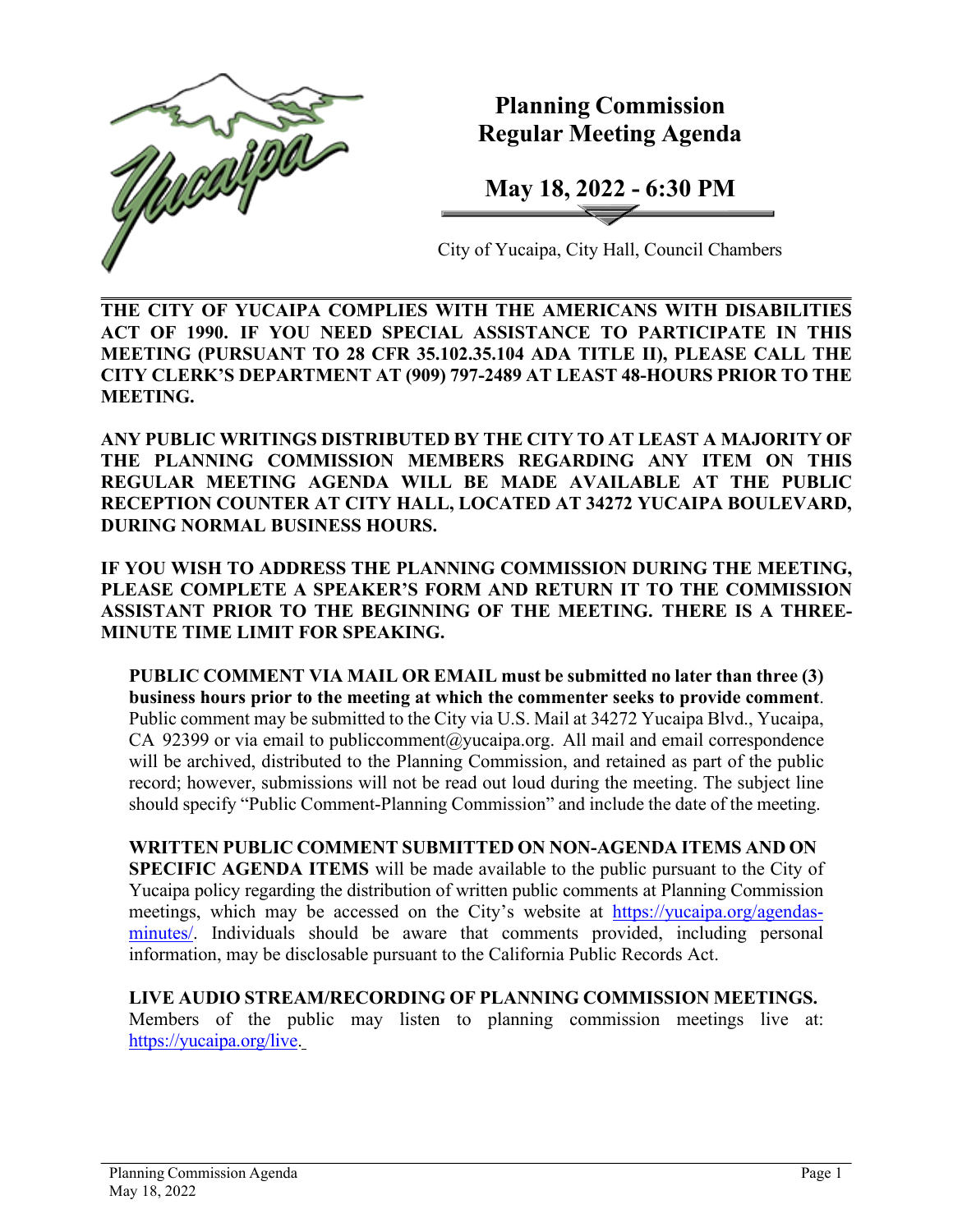## **CALL TO ORDER**

### **PLEDGE OF ALLEGIANCE**

#### **ROLL CALL**

#### **PUBLIC COMMENT**

#### **CONSENT AGENDA**

The Consent Agenda items below are expected to be routine and non-controversial. The Planning Commission will act upon them, at one time, without discussion. Any Councilmember or staff member may request removal of an item from the Consent Agenda for discussion. The title is deemed to be read, and further reading waived on any ordinance listed on the Consent Agenda for second reading and adoption.

**1. SUBJECT:** Approve Planning Commission Minutes of April 20, 2022

#### **NEW BUSINESS:**

**2. Levy Affiliated Holdings, LLC.** (Architectural Review)

**Case No. 22-058/ARC:** An Architectural Review Package for Case No. 21-094/CUP/DBA for the development of thirty-two (32) age-restricted senior housing units located on 4th Street between Yucaipa Blvd. and Ave. E; APN: 0319-012-40. The development is proposed to be called "Elizabeth Court."

**Case No. 22-059/ARC:** An Architectural Review Package for Case No. 21-086/CUP/DBA for the development of fifty-two (52) age-restricted senior housing units located at 12845 3rd Street; APN: 0319-121-42. The development is proposed to be called "Tildan Court."

**RECOMMENDATION:** That the Planning Commission review the proposed floor plans, colors, materials, and architectural designs for a total of eighty-four (84) senior housing units which are affiliated with Case Nos. 21-086/CUP/DBA and 21-094/CUP/DBA and approve Case Nos. 22-058/ARC (Elizabeth Court) and 22-059/ARC (Tildan Court).

#### **PUBLIC HEARINGS:**

The order of Business for the Public Hearing Shall Be:

- 
- B. Applicant/Representative Presentation E. Public Hearing Closed
- 

A. Staff Presentation D. Applicant Rebuttal (if necessary)

- 
- C. Public Comments F. Commission Discussion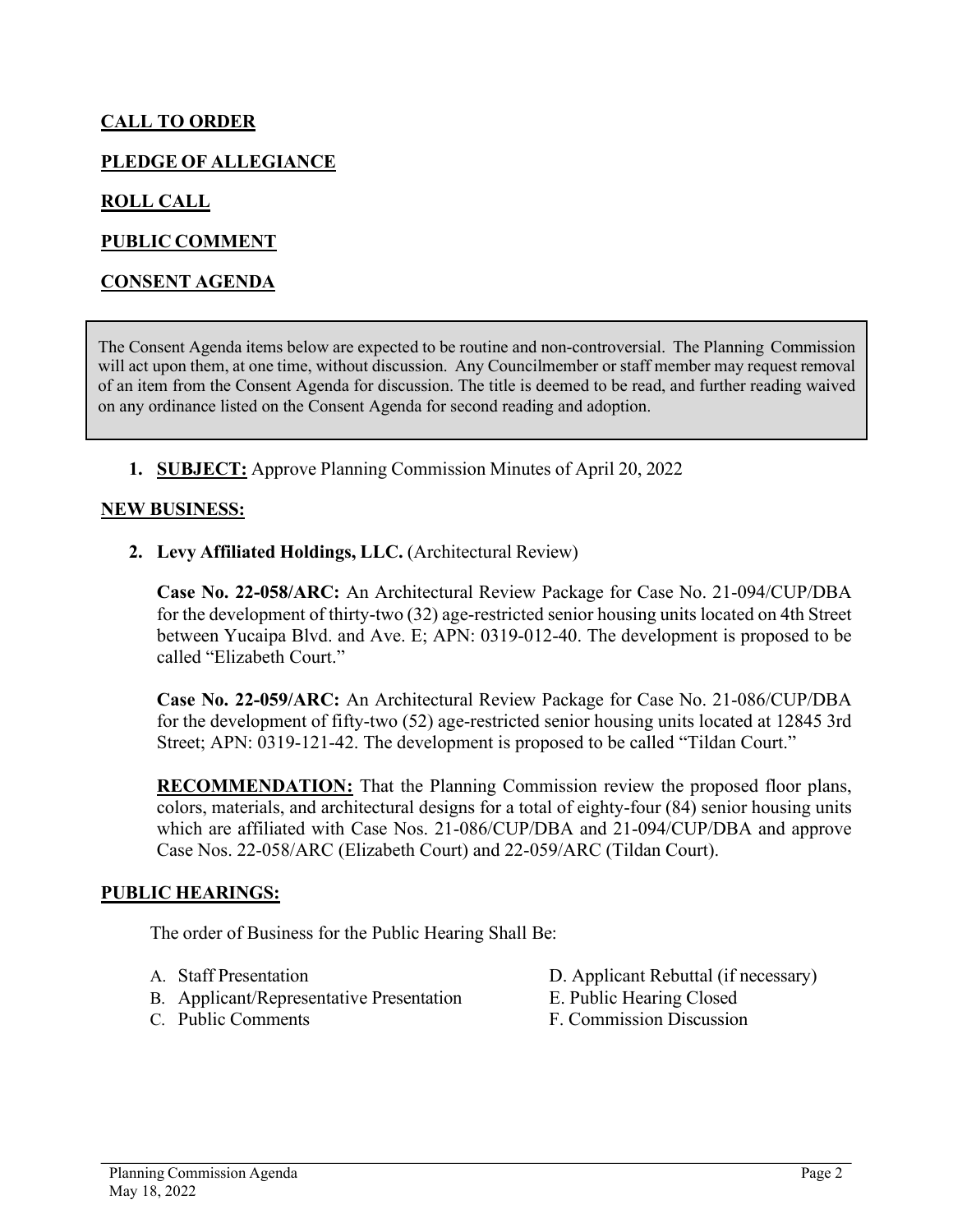**3. SUBJECT: Electronic Messaging Centers** (GPA/DCA/CUP/DA): A General Plan Amendment to modify Policy CDL-4.6, Outdoor Signage of the General Plan to permit up to three outdoor offsite advertising billboards, and a Development Code Amendment (Ordinance No. 393) to amend Chapter 7 (Sign Regulations) of Division 7 (General Design Standards) of the Development Code to amend regulations pertaining to Electronic Messaging Center Billboards.

**General Outdoor Advertising** (21-096/CUP/DA): Conditional Use Permit and Development Agreement (Ordinance No. 408) to permit an Electronic Messaging Center Billboard on an existing commercial property located at 13500 Calimesa Boulevard. APN: 0318-212-19.

**Leonard and Company** (21-104/CUP/DA): A Conditional Use Permit and Development Agreement (Ordinance No. 409) to permit an Electronic Messaging Center Billboard that will replace an existing static billboard located on an existing commercial property at 31103 Outer Highway, APN: 0300-101-19.

**General Outdoor Advertising** (21-154/CUP/DA): A Conditional Use Permit and Development Agreement (Ordinance No. 410) to permit an Electronic Messaging Center Billboard that will replace an existing static billboard on an existing commercial property located at 31547 Outer Highway 10, APN: 0300-161-13.

**RECOMMENDATION:** That the Planning Commission conduct a public hearing, and if the Planning Commission decides to support the approval of these proposals, recommend to the City Council that they:

- A) Adopt Resolution No. 2021-21, approving the General Plan Amendment to Policy CDL-4.6; and
- B) Approve first reading, by the title only, as read by staff, of Ordinance No. 396, amending Ordinance No. 343, amending the Official Land Use Plan and Zoning Ordinance as adopted by the City of Yucaipa; and
- C) Approve the Conditional Use Permit (21-096), subject to the Conditions of Approval as contained in the Agenda Report, and the Development Agreement (Ordinance No 408), and
- D) Approve the Conditional Use Permit (21-104), subject to the Conditions of Approval as contained in the Agenda Report, and the Development Agreement (Ordinance No 409), and
- E) Approve the Conditional Use Permit (21-154), subject to the Conditions of Approval as contained in the Agenda Report, and the Development Agreement (Ordinance No 410), and
- F) Adopt the Findings as contained in this Agenda Report; and
- G) Adopt the Mitigated Negative Declaration and Mitigation Monitoring and Reporting Program, finding the mitigation measures and standard measures and procedures will reduce the potential level of environmental impact to less than significant; and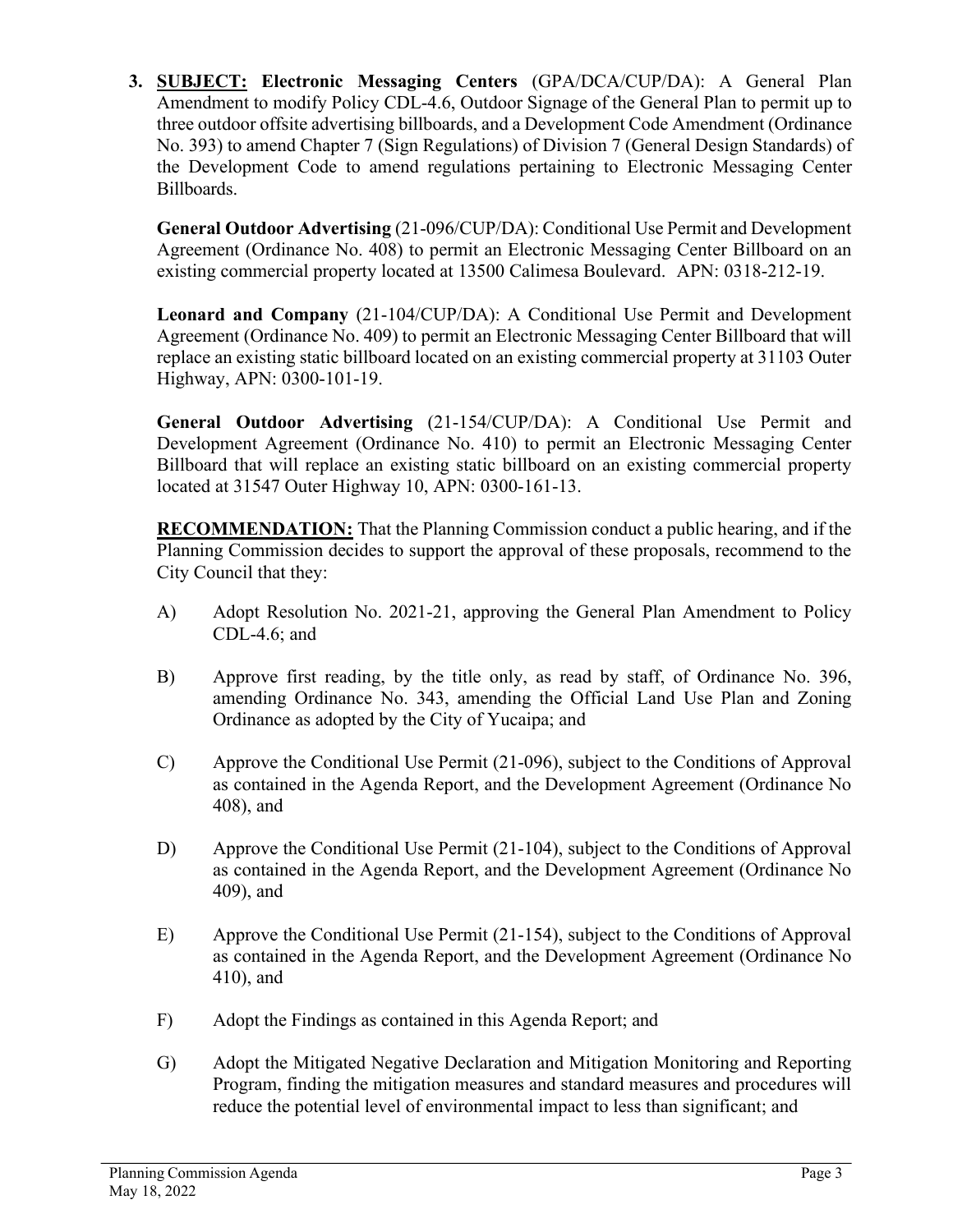- H) Direct staff to file a Notice of Determination; and,
- I) Review, and if it is considered acceptable, approve the architectural design for the proposed Projects.
- **4. SUBJECT: Encore Image.** (Case No. 22-008/LUCR/MJV): A Land Use Compliance Review and Major Variance for the review of two monument signs and a freeway oriented accessory pylon sign at the Yucaipa Gateway Project (Case No. 18-150), which includes variances for the total number of freestanding signs and a forty percent increase in the square footage of the freeway oriented accessory pylon sign to permit a sign area of 280 square feet.

**RECOMMENDATION:** That the Planning Commission consider, and if appropriate:

- A) Approve Major Variance and Land Use Compliance Review No. 22-008, subject to the Conditions of Approval as contained in this Agenda Report; and
- B) Adopt the Major Variance Findings as contained in the Agenda Report; and,
- C) Find that the Project is exempt from CEQA pursuant to Section 15311 & 15305 of the State CEQA Guidelines.
- D) Direct staff to file a Notice of Exemption.
- **5. SUBJECT:** Case No. 22-063/GPA: City of Yucaipa General Plan Housing Element Update.

**RECOMMENDATION:** That the Planning Commission conduct a public hearing, review the General Plan Update, and recommend to the City Council that they:

- A) Approve first reading, by the title only, as read by staff, of Ordinance No. 407, amending Ordinance No. 343, amending the Official Land Use Plan and Zoning Ordinance as adopted by the City of Yucaipa to include the change the land use designation for a property located at the southeast corner of Oak Glen Road and Avenue E; and
- B) Adopt Resolution No. 2022-20, adopting the 6th Cycle Housing Element Update to the General Plan; and
- C) Adopt an Addendum to the 2016 Yucaipa General Plan Environmental Impact Report in accordance with the requirements of the California Environmental Quality Act of 1970 and the CEQA Guidelines, as amended; and
- D) Adopt the Findings as contained in the Agenda Report and related Ordinances and Resolutions; and
- E) Direct staff to file a Notice of Determination subsequent to certification of the Addendum to the 2016 General Plan Environmental Impact Report; and,
- F) Authorize and direct the City Manager and Planning Manager/City Planner to make any technical or clerical revisions of clarifications to the Housing Element as may be required by HCD in order to obtain a finding of substantial compliance with State law